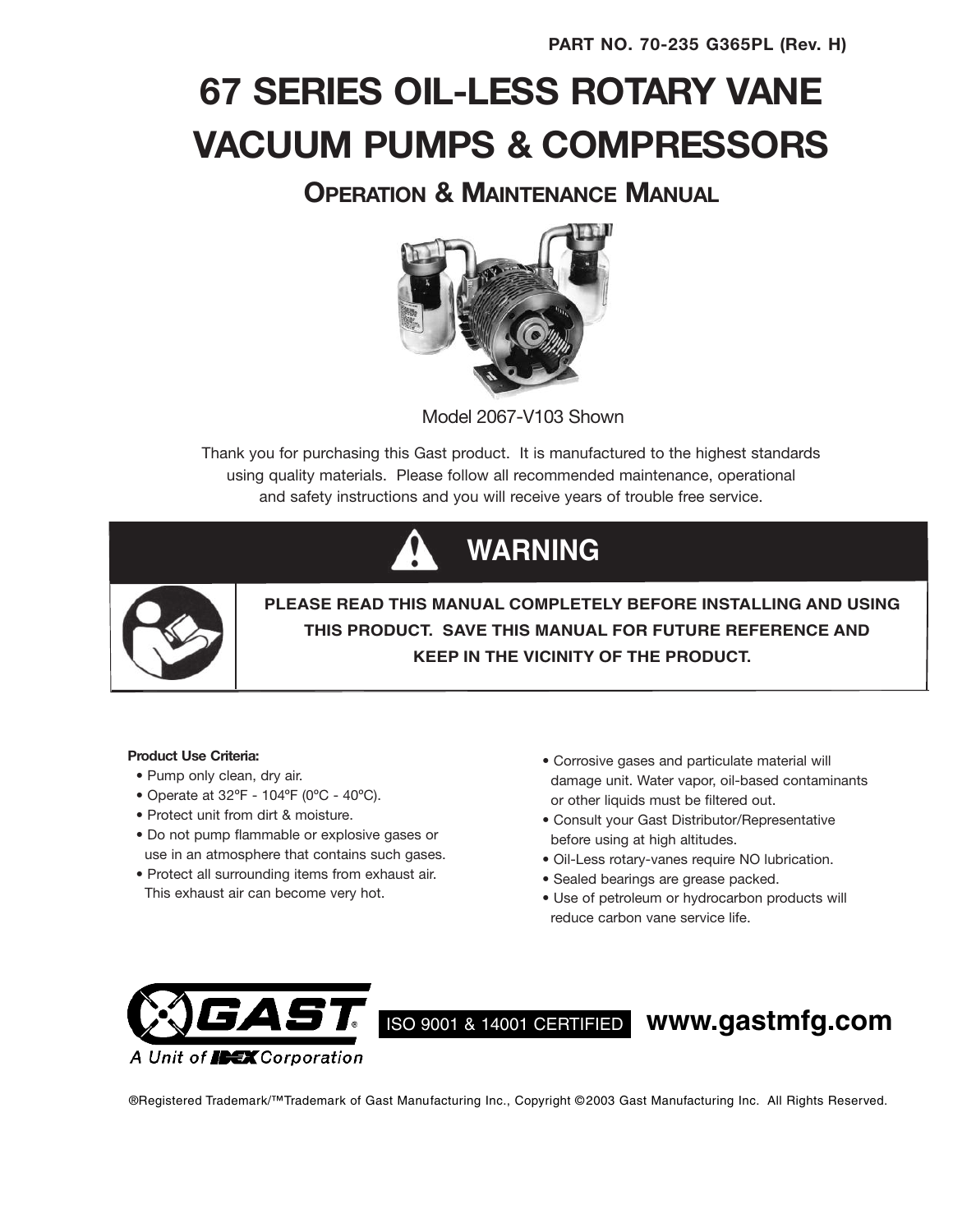### **Your safety and the safety of others is extremely important.**

**We have provided many important safety messages in this manual and on your product. Always read and obey all safety messages.**

**This is the safety alert symbol. This symbol alerts you to hazards that can kill or hurt you and others. The safety alert symbol and the words " DANGER" and " WARNING" will precede all safety messages. These words mean:**

## **DANGER**

**You will be killed or seriously injured if you don't follow instructions.**

## **WARNING**

**You can be killed or seriously injured if you don't follow instructions.**

### **INSTALLATION**



**Disconnect electrical power at the circuit breaker or fuse box before installing this product.**

**Install this product where it will not come into contact with water or other liquids.**

**Install this product where it will be weather protected.**

**Electrically ground this product.**

**Failure to follow these instructions can result in death, fire or electrical shock.**

**Correct installation is your responsibility.** Make sure you have the proper installation conditions and that installation clearances do not block air flow. Proper guards should be installed to prevent contact with moveable parts of this pump. Do Not lift the unit by the fan shroud.

### **Blocking air flow over the product in any way can cause the product to overheat. Mounting**

This product can be installed in any orientation. Mounting the product to a stable, rigid operating surface and using shock mounts will reduce noise and vibration

### **Plumbing**

Remove plugs from the IN and OUT ports. Connect with pipe and fittings that are the same size or larger than the product's threaded ports.

### **Accessories**

The product's internal intake and exhaust filters will provide adequate filtration in most applications. Check filters periodically and replace when necessary. All units should have an intake and exhaust filter to prevent contaminants from entering the pump or the pneumatic system. Please consult your Gast Distributor/Representative for additional filter recommendations.

Install relief valves and gauges at inlet or outlet, or both, to monitor performance. Check valves may be required to prevent back streaming through the pump.

### **Motor Control**

It is your responsibility to contact a qualified electrician to assure that the electrical installation is adequate and in conformance with all national and local codes and ordinances.

Determine the correct overload setting required to protect the motor (see motor starter manufacturer's recommendations). Select fuses, motor protective switches or thermal protective switches to provide protection. Fuses act as short circuit protection for the motor, not as protection against overload. Incoming line fuses help to withstand the motor's starting current. Motor starters with thermal magnetic overload or circuit breakers protect motor from overload or reduced voltage conditions.

The wiring diagram supplied with the product provides required electrical information. Check that power source is correct to properly operate the dual-voltage motors.

### **Electrical Connection**

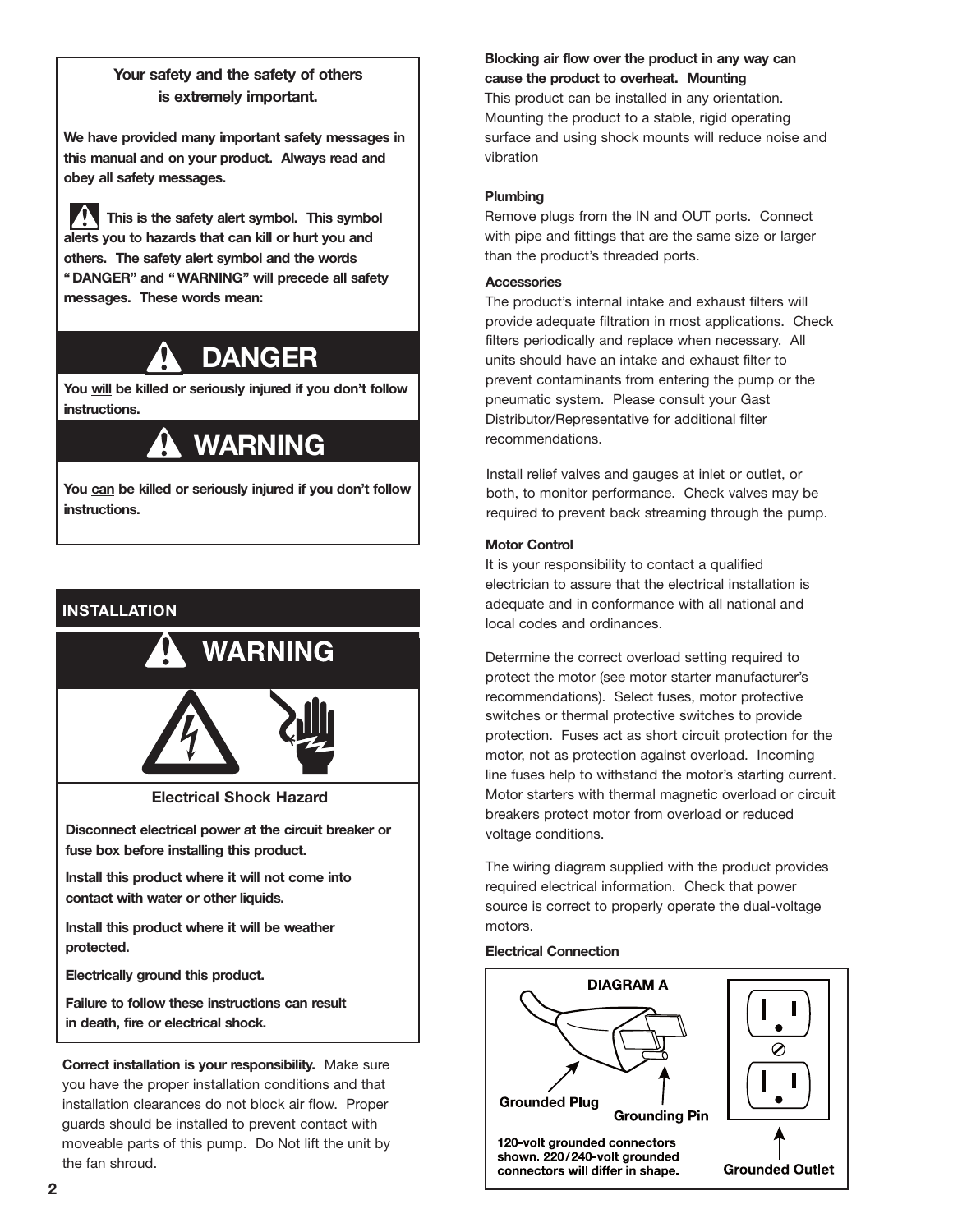### **Model with a power supply cord:**

This product must be grounded. For either 120-volt or 220/240-volt circuits connect power supply cord grounding plug to a matching grounded outlet. Do not use an adapter. (See DIAGRAM A)

In the event of an electrical short circuit, grounding reduces the risk of electric shock by providing an escape wire for the electric current. This product may be equipped with a power supply cord having a grounding wire with an appropriate grounding plug. The plug must be plugged into an outlet that is properly installed and grounded in accordance with all local codes and ordinances.

**Check with a qualified electrician or serviceman if the grounding instructions are not completely understood, or if you are not sure whether the product is properly grounded. Do not modify the plug provided. If it will not fit the outlet, have the proper outlet installed by a qualified electrician.**

### **Model that is permanently wired:**

This product must be connected to a grounded, metallic, permanent wiring system, or an equipment grounding terminal or lead on the product.

Power supply wiring must conform to all required safety codes and be installed by a qualified person. Check that supply voltage agrees with that listed on product nameplate.

### **Extension cords:**

Use only a 3-wire extension cord that has a 3-blade grounding plug. Connect extension cord plug to a matching 3-slot receptacle. Do not use an adapter. Make sure your extension cord is in good condition. Check that the gage wire of the extension cord is the correct size wire to carry the current this product will draw.

| Minimum gage for extension cords |                  |                                             |     |     |     |     |     |                |                |      |
|----------------------------------|------------------|---------------------------------------------|-----|-----|-----|-----|-----|----------------|----------------|------|
| Amps                             | <b>Volts</b>     | Length of cord in feet                      |     |     |     |     |     |                |                |      |
|                                  | 120 <sub>v</sub> | 25<br>50<br>200<br>250<br>300<br>150<br>100 |     |     |     |     |     | 400            | 500            |      |
|                                  | 240 <sub>v</sub> | 50                                          | 100 | 200 | 300 | 400 | 500 | 600            | 800            | 1000 |
|                                  |                  |                                             |     |     |     |     |     |                |                |      |
| $0 - 2$                          |                  | 18                                          | 18  | 18  | 16  | 16  | 14  | 14             | 12             | 12   |
| $2 - 3$                          |                  | 18                                          | 18  | 16  | 14  | 14  | 12  | 12             | 10             | 10   |
| $3 - 4$                          |                  | 18                                          | 18  | 16  | 14  | 12  | 12  | 10             | 10             | 8    |
| $4 - 5$                          |                  | 18                                          | 18  | 14  | 12  | 12  | 10  | 10             | 8              | 8    |
| $5-6$                            |                  | 18                                          | 16  | 14  | 12  | 10  | 10  | 8              | 8              | 8    |
| $6 - 8$                          |                  | 18                                          | 16  | 12  | 10  | 10  | 8   | 6              | 6              | 6    |
| $8 - 10$                         |                  | 18                                          | 14  | 12  | 10  | 8   | 8   | 6              | 6              | 4    |
| $10 - 12$                        |                  | 16                                          | 14  | 10  | 8   | 8   | 6   | 6              | $\overline{4}$ | 4    |
| $12 - 14$                        |                  | 16                                          | 12  | 10  | 8   | 6   | 6   | 6              | $\overline{4}$ | 2    |
| $14 - 16$                        |                  | 16                                          | 12  | 10  | 8   | 6   | 6   | $\overline{4}$ | 4              | 2    |
| $16 - 18$                        |                  | 14                                          | 12  | 8   | 8   | 6   | 4   | $\overline{4}$ | 2              | 2    |
| $18 - 20$                        |                  | 14                                          | 12  | 8   | 6   | 6   | 4   | 4              | 2              | 2    |

### **OPERATION**

### **WARNING**

### **Injury Hazard**

**Install proper safety guards as needed. Pumps with glass jars need safety guards to protect against breaking glass.**

**Use only recommended air handling parts acceptable for pressure not less than 70 psi.**

**Keep fingers and objects away from openings and rotating parts.**

**When provided, motor terminal covers must be in place for safe operation.**

**Check that coupling guard and shroud are in place before operating.**

**Product surfaces may become hot during operation, allow product surfaces to cool before handling.**

**Do NOT direct air stream at body. Air stream from product may contain solid or liquid material that can result in eye or skin damage, wear proper eye protection.**

**Do NOT spray flammable or combustible liquid.**

**Wear hearing protection. Sound level from motor may exceed 85 dBA.**

**Failure to follow these instructions can result in burns, eye injury or other serious injury.**

**It is your responsibility to operate this product at recommended pressures or vacuum duties and room ambient temperatures. Do Not start against a vacuum or pressure load.**

#### **Start Up**

If motor fails to start or slows down significantly under load, shut off and disconnect from power supply. Check that the voltage is correct for motor and that motor is turning in the proper direction. Vane life will be drastically reduced if motor is not operating properly. Vanes can break or be damaged if motor/pump runs in the wrong direction.

## **WARNING**



**Electrical Shock Hazard**

**Disconnect electrical power supply cord before performing maintenance on this product.**

**If product is hard wired into system, disconnect electrical power at the circuit breaker or fuse box before performing maintenance on this product.**

**Failure to follow these instructions can result in death, fire or electrical shock.**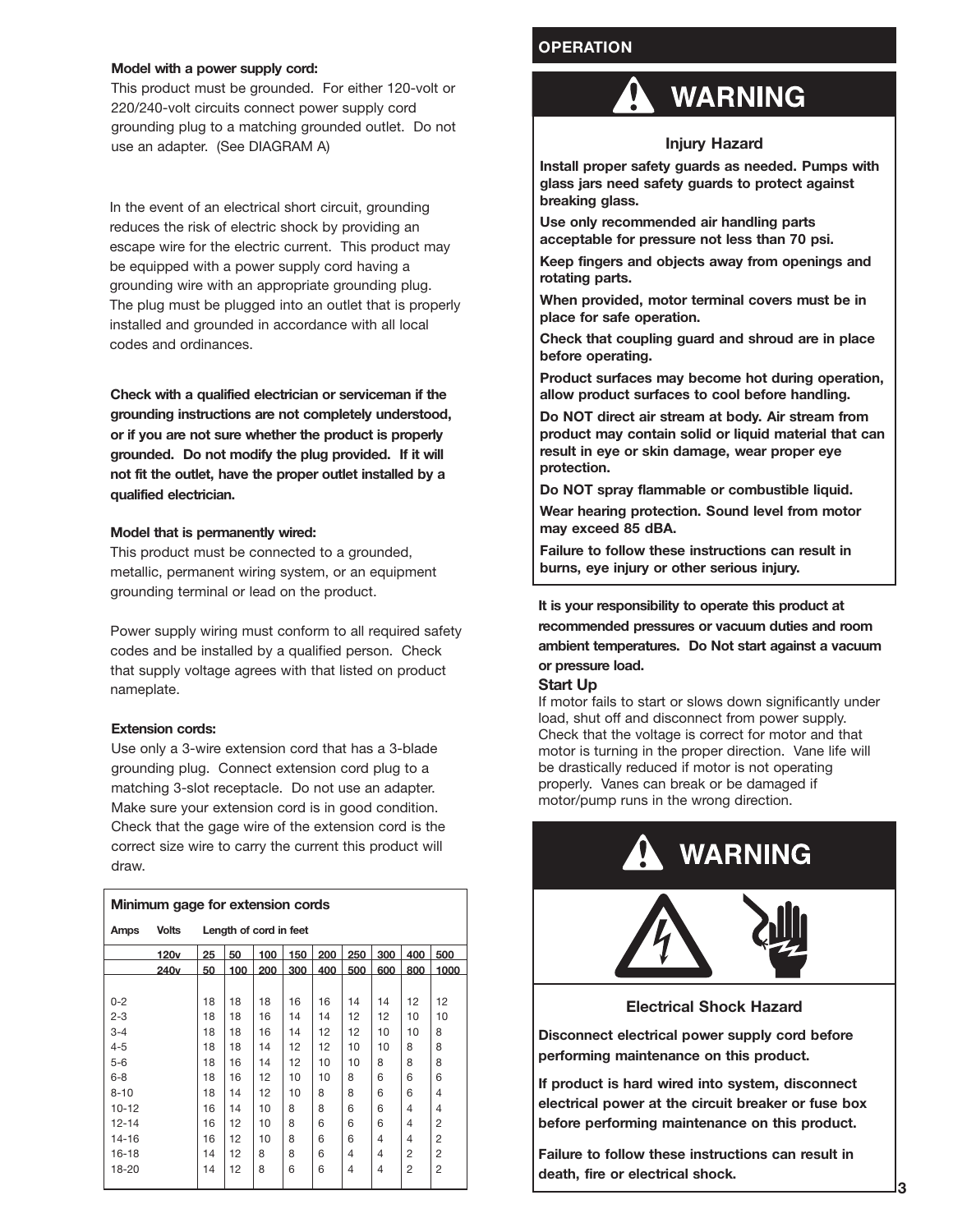## **WARNING**

### **Injury Hazard**

**Product surfaces become very hot during operation, allow product surfaces to cool before handling.**

**Do NOT direct air stream at body. Air stream from product may contain solid or liquid material that can result in eye or skin damage, wear proper eye protection.**

**Clean this product in a well ventilated area.**

**Failure to follow these instructions can result in burns, eye injury or other serious injury.**

### **It is your responsibility to:**

**• Regularly inspect and make necessary repairs to product in order to maintain proper operation.**

**• Make sure that pressure and vacuum is released from product before starting maintenance.**

Check intake and exhaust filters after first 500 hours of operation. Clean filters and determine how frequently filters should be checked during future operation. **This one procedure will help to assure the product's performance and service life.**

Clean filters when necessary by removing and washing in a solvent or soap and water. After cleaning, dry with compressed air to make sure all moisture is removed before replacing filters.

### **Flushing**

Flushing this product to remove excessive dirt, foreign particles, moisture or oil that occurs in the operating environment will help to maintain proper vane performance. If your pump is not getting the vacuum or pressure level expected, flushing is required. Vanes will stick when dirty and may cause pump to be noisy or inefficient.

**Use only Gast recommended flushing solvent or other nonpetroleum based flushing solvent. Do Not use kerosene or ANY other combustible solvent to flush product.**

- 1. Disconnect electrical power supply.
- 2. Release all pressure and vacuum from pump.
- 3. Remove all accessories at the inlet and exhaust ports.
- 4. Remove filter.
- 5. Start product. Place towel over exhaust port to clean up solvent. If using liquid solvent, pour several tablespoons directly into inlet port. If using Gast recommended spray solvent, spray for 5-10 seconds into inlet port.
- 6. Block the inlet port and draw a deep vacuum for 15-20 seconds. Release the vacuum.
- 7. Listen for changes in the sound of the motor. If motor sounds smooth, go to next step. If motor does not sound like it is running smoothly, repeat steps 5 and 6 until you can hear a difference in the operating sound of the pump.
- 8. Start the pump and let it run for 1 minute, then turn pump off.
- 9. Replace all accessories at the inlet and exhaust ports.
- 

**Check that all external accessories such as relief valves and gauges are attached to cover and are not damaged before re-operating product.**

### **SHUTDOWN PROCEDURES**

**It is your responsibility to follow proper shutdown procedures to prevent product damage. NEVER ADD OIL TO THIS OIL-LESS PUMP.**

Proper shutdown procedures must be followed to prevent pump damage. Failure to do so may result in premature pump failure. The Gast Manufacturing Rotary Vane Oil-Less Vacuum Pumps and Compressors are constructed of ferrous metals or aluminum which are subject to rust and corrosion when pumping condensable vapors such as water. Follow the steps below to assure correct storage and shutdown between operating periods

- 1. Disconnect plumbing.
- 2. Operate product for at least 5 minutes without plumbing.
- 3. Run at maximum vacuum for 10-15 minutes.
- 4. Repeat step 2.
- 5. Disconnect power supply.
- 6. Plug open ports to prevent dirt or other contaminants from entering product.

### **SERVICE KIT INSTALLATION**





**Electrical Shock Hazard**

**Disconnect electrical power supply cord before installing service kit.**

**If product is hard wired into system, disconnect electrical power at the circuit breaker or fuse box before installing service kit.**

**Disconnectt air supply snd vent all air lines to release pressure or vacuum.**

**Failure to follow these instructions can result in death, fire or electrical shock.**

**Gast will NOT guarantee field-rebuilt product performance. For performance guarantee, the product must be returned to a Gast Authorized Service Facility.**

Service Kit contents vary. Most contain vanes, gaskets and filter parts.

**Do Not attempt to remove the rotor.** It is held in place by Loctite and can only be serviced by a Gast Authorized Service Facility.

**Do Not loosen or adjust motor thru-bolts** to prevent **4** 10. Replace filter before resuming operation. The misalignment and damage to the pump.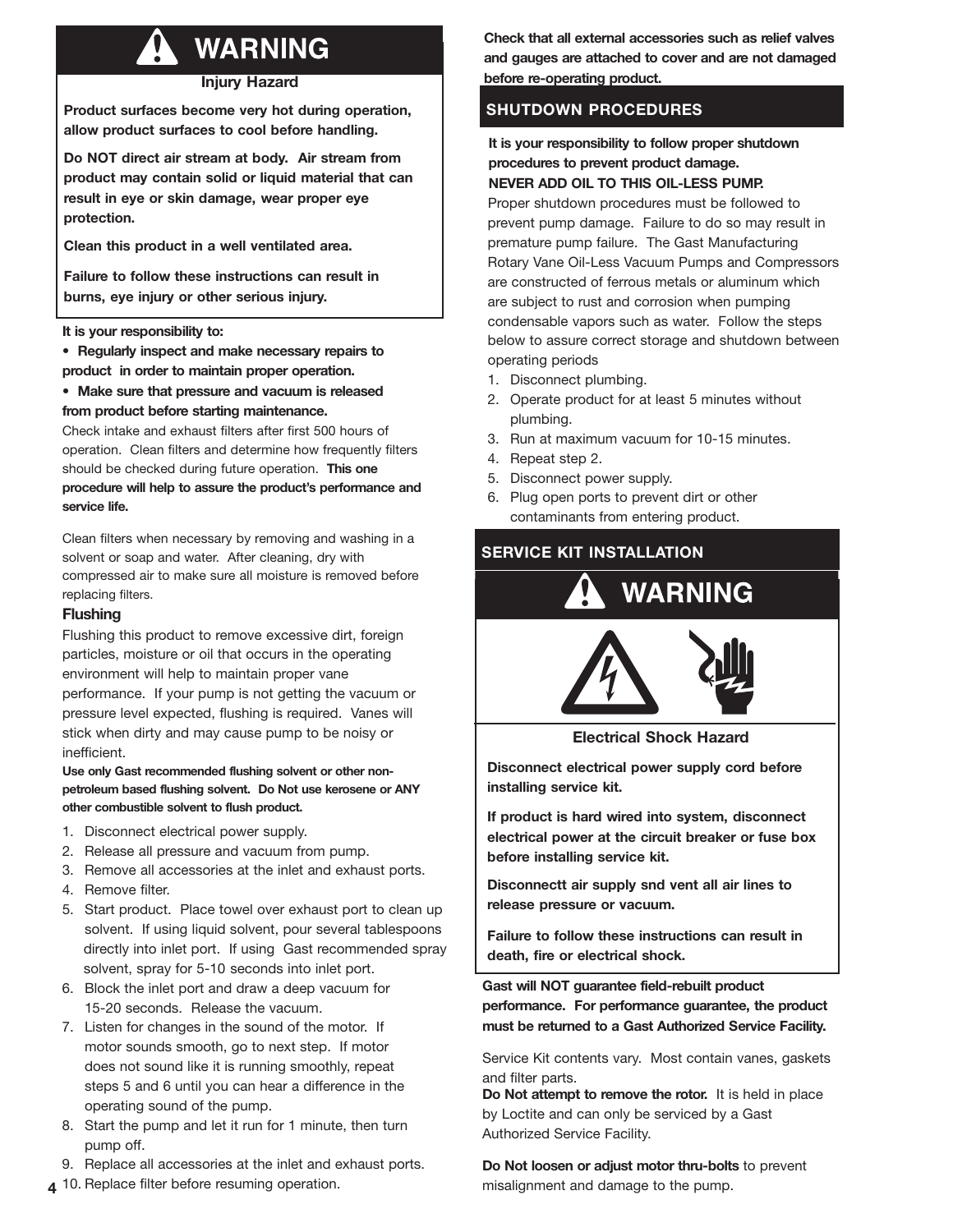### **Disassembly**

- 1. Remove two fan/coupling guard screws. Remove guard.
- 2. Remove four motor bolts. Remove motor.
- 3. Loosen two set screws in coupling flange. Remove coupling flange from drive end shaft.
- 4. Remove four screws from the dead end fan guard. Remove guard. Use a pulley puller to remove fan.
- 5. Remove eight dead end plate bolts with the special adapter tool.
- 6. Use a small hammer to carefully tap on dead end plate to remove. Do Not use a screwdriver.
- 7. Remove the dowel pins from the body and dead end plate.
- 8. Remove vanes. If vanes are stuck, use needle nose pliers to help loosen and remove vanes.
- 9. Use snap ring pliers to remove snap ring.
- 10. Remove Belleville springs, flat washer, bearing and deflector. Not how items are placed for reassembly.
- 11. Place unit with the drive end shaft in an upright position on a protected surface. Remove rotor.
- 12. Use an adjustable spanner wrench or a special adapter tool to remove drive end cap, bearing and deflector from drive end plate.

### **Do Not disassemble any further parts. The factory has determined the exact top and overall end clearances. Further disassembly will change these settings.**

### **Cleaning**

- 1. Clean all parts with solvent and remove all solvent from parts.
- 2. Use a 12" smooth file on the faces of end plates and body to remove burrs.
- 3. Use file to carefully clean out vane slots in rotor.
- 4. Use emery cloth to clean and remove burrs from body bore and rotor outside diameter.
- 5. Clean filed parts again with solvent then remove all solvent from parts.

### **Reassembly**

- 1. Place drive end plate on shim aligning bolt holes.
- 2. Install eight drive end bolts by hand. Do Not tighten at this time.
- 3. Drive two dowel pins into body through drive end plate.
- 4. Torque bolts to 75-125 in. lbs.
- 5. Place rotor with drive end up in a fixture on an arbor press.
- 6. Place body and drive end plate assembly over shaft so that drive end plate is on the face of rotor.
- 7. Place deflector and bearing on shaft and slide both down to bearing journal.
- 8. Use bearing pusher and arbor press to press bearing down all the way. Bearing pusher must make contact with both inner and outer race of bearing.
- 9. Flip unit over so the dead end is up.
- 10. Install vanes into rotor.
- 11. Replace dead end plate over shaft and body aligning bolt holes.
- 12. Place deflector and bearing on shaft and slide both down to bearing journal.
- 13. Drive two dowel pins into body through drive end plate.
- 14. Torque bolts to 75-125 in. lbs.
- 15. Place large cupped end of one Belleville spring down against the outer bearing race. Place a flat washer on top of Belleville spring.
- 16. Use snap ring pliers to place snap ring over Belleville spring and press into groove in dead end plate.
- 17. Secure a dial indicator onto dead end shaft to check axial movement. Push in indicator to allow for a free travel of .01" to the rear.
- 18. Install drive end cap onto drive end plate. Hand tighten until end cap bottoms out on bearing.
- 19. Tighten drive end cap with a spanner wrench or a special adapter tool until drive end cap is tight. Dial indicator should move back to .007" or .0075" for the 2067/2567 Series models, .0049" to .0055" for the 1567 Series model and .0035" to .004" for the 1067 Series model to assure proper clearance. If reading does not fall into range for the model in question, disassemble and add or remove shims until proper clearance range is achieved.
- 20. Remove drive end cap and apply several drops of Loctite 222 to threads. Replace drive end cap and tighten. Check with factory for clearances.
- 21. Press dead end cooling fan on and center it so it will not hit dead end plate or fan guard.
- 22. Replace dead end fan guard and attach with four bolts.
- 23. Replace drive end coupling on drive end shaft. Tighten set screws.
- 24. Place motor on motor bracket and attach with four motor bolts.
- 25. If motor is 3-phase, check that motor rotates properly.
- 26. Push motor coupling flange against coupling sleeve until tight. Tighten set screws in motor coupling flange.
- 27. Replace coupling fan guard and attach with two guard bolts.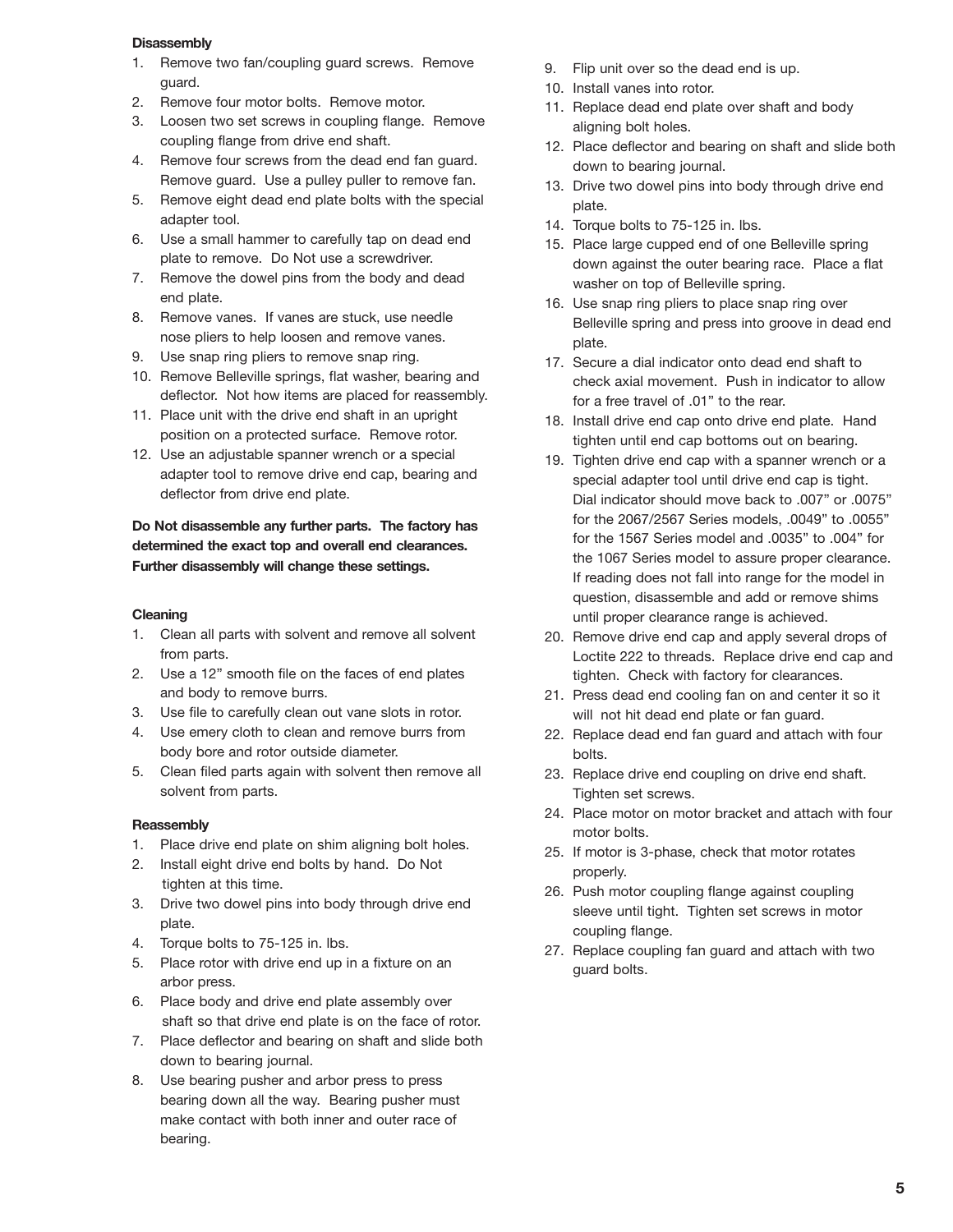### **Replacing New Body or Rotor**

- 1. Use a micrometer to read the rotor length and body thickness. Subtract rotor length from body thickness. Check with Factory for clearances.
- 2. For desired rotation, the inlet port needs to be to the left of the body for counter-clockwise rotation or to the right for clockwise rotation.
- 3. If gasket is needed, place one or more gaskets on body face.
- 4. Place rotor through body bore.
- 5. Place drive end plate on body gasket.
- 6. Install all screws and hand tighten.
- 7. Place motor with drive down in fixture and apply pressure to hold against drive end plate.
- 8. Place a .003" shim between rotor and body bore. Tap body toward or away from rotor until shim is snug and resists being moved.
- 9. Tighten bolts at the 9:00 and 3:00 o'clock positions.
- 10. Release shaft and rotate rotor to next position. Check rotor lobe. Set each clearance to the tightest setting. Repeat until all lobes have been checked.
- 11. Remove from fixture and tighten remaining screws.
- 12. Either leave dowel pins out or drill new dowel pin holes and use new dowel pins. **Do Not re-use old dowel pins.**

**Check that all external accessories such as relief valves and gauges are attached to cover and are not damaged before re-operating product.**

**If pump still does not produce proper vacuum or pressure, send unit to a Gast Authorized Service Facility for repair.**

**Disposal** (Please note current regulations) Parts of the rotary vane pumps and compressors, shafts, iron or aluminum castings, plastic or glass parts or bearings, may be recycled as scrap materials.

### **EXPLODED PRODUCT VIEW, PARTS & ORDERING INFORMATION**

**For the following exploded view, please reference Series and Model parts chart on facing page.**

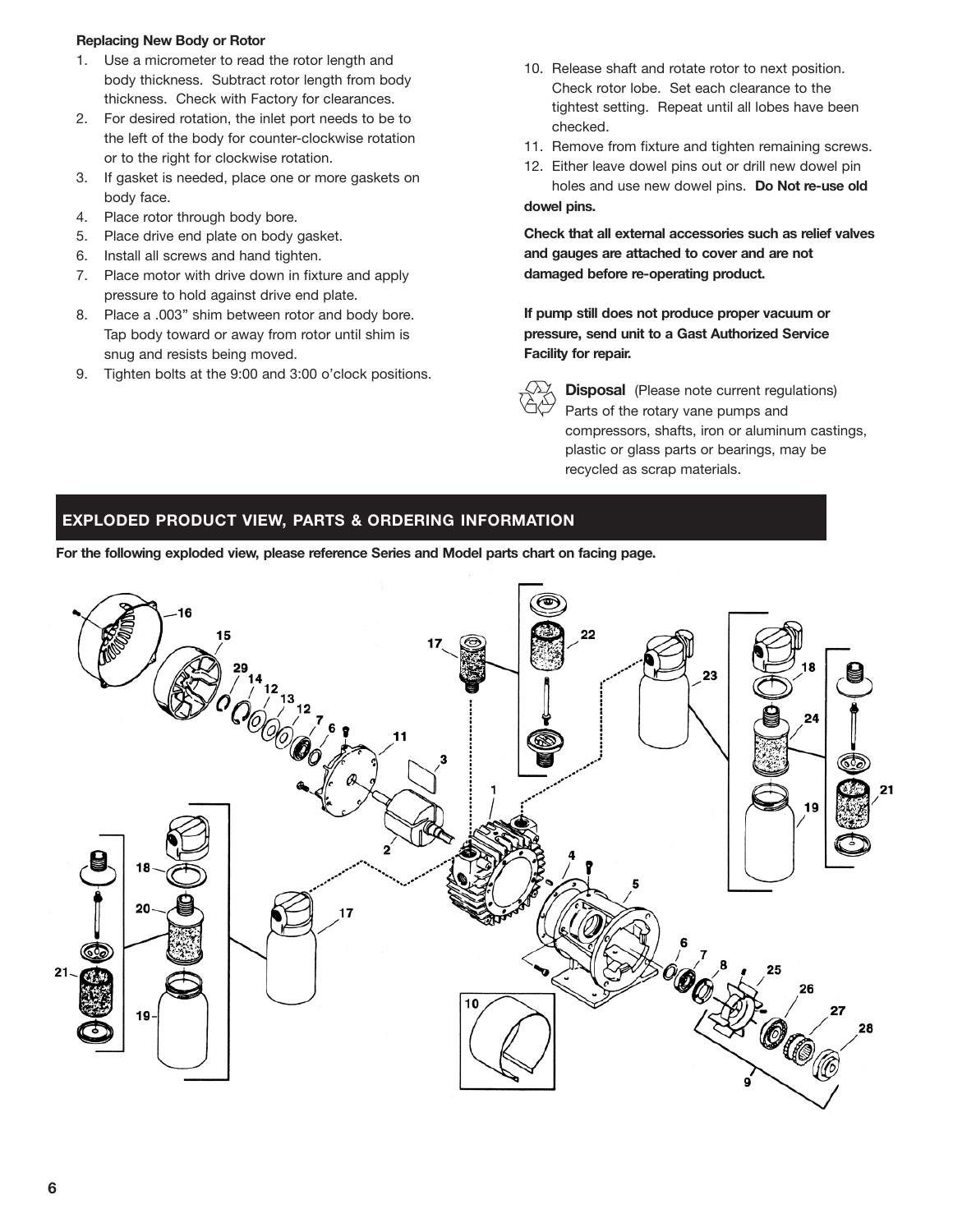|             | <b>PRODUCT SERIES</b>                  |                         | <b>SERIES 1067</b> | <b>SERIES 1067</b> | <b>SERIES 1567</b> | <b>SERIES 2067</b> | <b>SERIES 2067</b> | <b>SERIES 2567</b> | <b>SERIES 2567</b> |
|-------------|----------------------------------------|-------------------------|--------------------|--------------------|--------------------|--------------------|--------------------|--------------------|--------------------|
|             | <b>Pump or Compressor</b>              |                         | <b>Vacuum Pump</b> | Compressor         |                    | Vacuum Pump        | Compressor         | <b>Vacuum Pump</b> | Compressor         |
|             | Model #                                |                         | 1067-V103          | 1067-P102          | 1567-101           | 2067-V103          | 2067-P102          | 2567-V103          | 2567-P102          |
| <b>REF</b>  | <b>DESCRIPTION</b>                     | <b>QTY</b>              |                    |                    |                    |                    |                    |                    |                    |
| 1.          | <b>BODY</b>                            | 1                       | AH345              | AH345              | AH291              | AH191              | AH191              | AH355              | AH355              |
| 2           | <b>ROTOR ASSEMBLY</b>                  | 1                       | AH428              | AH428              | AH292              | AH192              | AH192              | AH192              | AH192              |
| $3\Delta$   | <b>VANE</b>                            | $\overline{\mathbf{4}}$ | AH430              | AH430              | <b>AB125B</b>      | AH195              | AH195              | AH195              | AH195              |
| $4\Delta$   | <b>BODY GASKET</b>                     | 1                       | AH567              | AH567              | AH567              | AH567              | AH567              | AH567              | AH567              |
| 5           | <b>FOOT BRACKET</b>                    | 1                       | AH208              | AH208              | <b>AH208A</b>      | AH208              | AH208              | AH208              | AH208              |
| $6\Delta$   | <b>DEFLECTOR</b>                       | $\overline{2}$          | AH193              | AH193              | <b>AH193A</b>      | AH193              | AH193              | AH193              | AH193              |
| $7\Delta$   | <b>BALL BEARING (Drive &amp; Dead)</b> | $\overline{2}$          | AC894              | AC894              | AC894              | AC894              | AC894              | AC894              | AC894              |
| 8           | <b>END CAP, DRIVE</b>                  |                         | AB339              | AB339              | AB339              | AB339              | AB339              | AB339              | AB339              |
| 9           | <b>FAN COUPLING ASSEMBLY</b>           |                         |                    |                    | AH198-1            | AH198-1            | AH198-1            | AH198-1            | AH198-1            |
| 10          | <b>FAN GUARD</b>                       |                         | AH194              | AH194              | AH194              | AH194              | AH194              | AH194              | AH194              |
| 11          | <b>END PLATE, DEAD</b>                 |                         | AH205              | AH205              | <b>AH205B</b>      | AH205              | AH205              | AH205              | AH205              |
| 12          | <b>BELLEVILLE SPRINGS</b>              | 2                       | AB337              | AB337              | AB337              | AB337              | AB337              | AB337              | AB337              |
| 13          | <b>WASHER</b>                          | 1                       | AB338              | AB338              | AB338              | AB338              | AB338              | AB338              | AB338              |
| 14          | <b>SNAP RING</b>                       | 1                       | AB335              | AB335              | AB335              | AB335              | AB335              | AB335              | AB335              |
| 15          | <b>FAN</b>                             | 1                       | <b>AC326B</b>      | <b>AC326B</b>      | <b>AC326B</b>      | <b>AC326B</b>      | <b>AC326B</b>      | <b>AC326B</b>      | <b>AC326B</b>      |
| 16          | <b>FAN GUARD</b>                       | 1                       | <b>AC102C</b>      | <b>AC102C</b>      | <b>AC102C</b>      | <b>AC102C</b>      | <b>AC102C</b>      | <b>AC102C</b>      | <b>AC102C</b>      |
| 17          | <b>INTAKE FILTER ASSEMBLY</b>          | 1                       | AA800C             | <b>AA905F</b>      |                    | AA900D             | AA905G             | AA900D             | AA905G             |
| 18          | <b>GASKET</b>                          | $\overline{2}$          | AA405              |                    |                    | AA405              |                    | AA405              |                    |
| 19          | <b>JAR</b>                             | 2                       | AA401              |                    |                    | AA401              |                    | AA401              |                    |
| 20          | <b>FILTER ASSEMBLY</b>                 | 1                       | AC434-1            |                    | -                  | AC435-1            | -                  | AC435-1            |                    |
| 21 $\Delta$ | <b>CARTRIDGE</b>                       | $\mathbf{2}$            | AC393              |                    |                    | AC393              |                    | AC393              |                    |
| 22 $\Delta$ | <b>FILTER FELT</b>                     | 1                       |                    | D344B              | -                  |                    | D344B              |                    | D344B              |
| 23          | <b>MUFFLER</b>                         | 1                       | <b>AA800F</b>      |                    |                    | <b>AA900F</b>      |                    | <b>AA900F</b>      |                    |
| 24          | <b>MUFFLER ASSEMBLY</b>                | 1                       | AC434-1            |                    |                    | AC436-1            |                    | AC436-1            |                    |
| 25          | <b>FAN</b>                             | 1                       | AH197              | AH197              | <b>AH197</b>       | AH197              | AH197              | <b>AH197</b>       | AH197              |
| 26          | <b>FLANGE</b>                          | 1                       | AH196              | AH196              | AH196              | AH196              | AH196              | AH196              | AH196              |
| 27          | <b>SLEEVE</b>                          | 1                       | AE546              | AE546              | AE546              | AE546              | AE546              | AE546              | AE546              |
| 28          | <b>FLANGE</b>                          | 1                       | <b>AE545B</b>      | <b>AE545B</b>      | <b>AE546B</b>      | <b>AE545B</b>      | <b>AE545B</b>      | <b>AE545B</b>      | <b>AE545B</b>      |
| 29          | <b>RETAINER RING</b>                   | 1                       | <b>AC447</b>       | <b>AC447</b>       | <b>AC447</b>       | <b>AC447</b>       | <b>AC447</b>       | <b>AC447</b>       | <b>AC447</b>       |
|             | <b>SERVICE KIT</b>                     | 1                       | K356               | K356               | K897               | K350               | K357               | K350               | K357               |

∆ Denotes parts included in the Service Kit.

Parts listed are for stock models. For specific OEM models, please consult the factory. When corresponding or ordering parts, please give complete model and serial numbers.

### **WARRANTY**

Gast finished products, when properly installed and operated under normal conditions of use, are warranted by Gast to be free from defects in material and workmanship for a period of twelve (12) months from the date of purchase from Gast or an authorized Gast Representative or Distributor. In order to obtain performance under this warranty, the buyer must promptly (in no event later than thirty (30) days after discovery of the defect) give written notice of the defect to Gast Manufacturing Incorporated, PO Box 97, Benton Harbor Michigan USA 49023-0097 or an authorized Service Center (unless specifically agreed upon in writing signed by both parties or specified in writing as part of a Gast OEM Quotation). Buyer is responsible for freight charges both to and from Gast in all cases.

This warranty does not apply to electric motors, electrical controls, and gasoline engines not supplied by Gast. Gast's warranties also do not extend to any goods or parts which have been subjected to misuse, lack of maintenance, neglect, damage by accident or transit damage.

THIS EXPRESS WARRANTY EXCLUDES ALL OTHER WARRANTIES OR REPRESENTATIONS EXPRESSED OR IMPLIED BY ANY LITERATURE, DATA, OR PERSON. GAST'S MAXIMUM LIABILITY UNDER THIS EXCLUSIVE REMEDY SHALL NEVER EXCEED THE COST OF THE SUBJECT PRODUCT AND GAST RESERVES THE RIGHT, AT ITS SOLE DISCRETION, TO REFUND THE PURCHASE PRICE IN LIEU OF REPAIR OR REPLACEMENT.

GAST WILL NOT BE RESPONSIBLE OR LIABLE FOR INDIRECT OR CONSEQUENTIAL DAMAGES OF ANY KIND, however arising, including but not limited to those for use of any products, loss of time, inconvenience, lost profit, labor charges, or other incidental or consequential damages with respect to persons, business, or property, whether as a result of breach of warranty, negligence or otherwise. Notwithstanding any other provision of this warranty, BUYER'S REMEDY AGAINST GAST FOR GOODS SUPPLIED OR FOR NON-DELIVERED GOODS OR FAILURE TO FURNISH GOODS, WHETHER OR NOT BASED ON NEGLIGENCE, STRICT LIABILITY OR BREACH OF EXPRESS OR IMPLIED WARRANTY IS LIMITED SOLELY, AT GAST'S OPTION, TO REPLACEMENT OF OR CURE OF SUCH NONCONFORMING OR NON-DELIVERED GOODS OR RETURN OF THE PURCHASE PRICE FOR SUCH GOODS AND IN NO EVENT SHALL EXCEED THE PRICE OR CHARGE FOR SUCH GOODS. GAST EXPRESSLY DISCLAIMS ANY WARRANTY OF MERCHANTABILITY OR FITNESS FOR A PARTICULAR USE OR PURPOSE WITH RESPECT TO THE GOODS SOLD. THERE ARE NO WARRANTIES WHICH EXTEND BEYOND THE DESCRIPTIONS SET FORTH IN THIS WARRANTY, notwithstanding any knowledge of Gast regarding the use or uses intended to be made of goods, proposed changes or additions to goods, or any assistance or suggestions that may have been made by Gast personnel.

Unauthorized extensions of warranties by the customer shall remain the customer's responsibility.

CUSTOMER IS RESPONSIBLE FOR DETERMINING THE SUITABILITY OF GAST PRODUCTS FOR CUSTOMER'S USE OR RESALE, OR FOR INCORPORATING THEM INTO OBJECTS OR APPLICATIONS WHICH CUSTOMER DESIGNS, ASSEMBLES, CONSTRUCTS OR MANUFACTURES.

This warranty can be modified only by authorized Gast personnel by signing a specific, written description of any modifications.